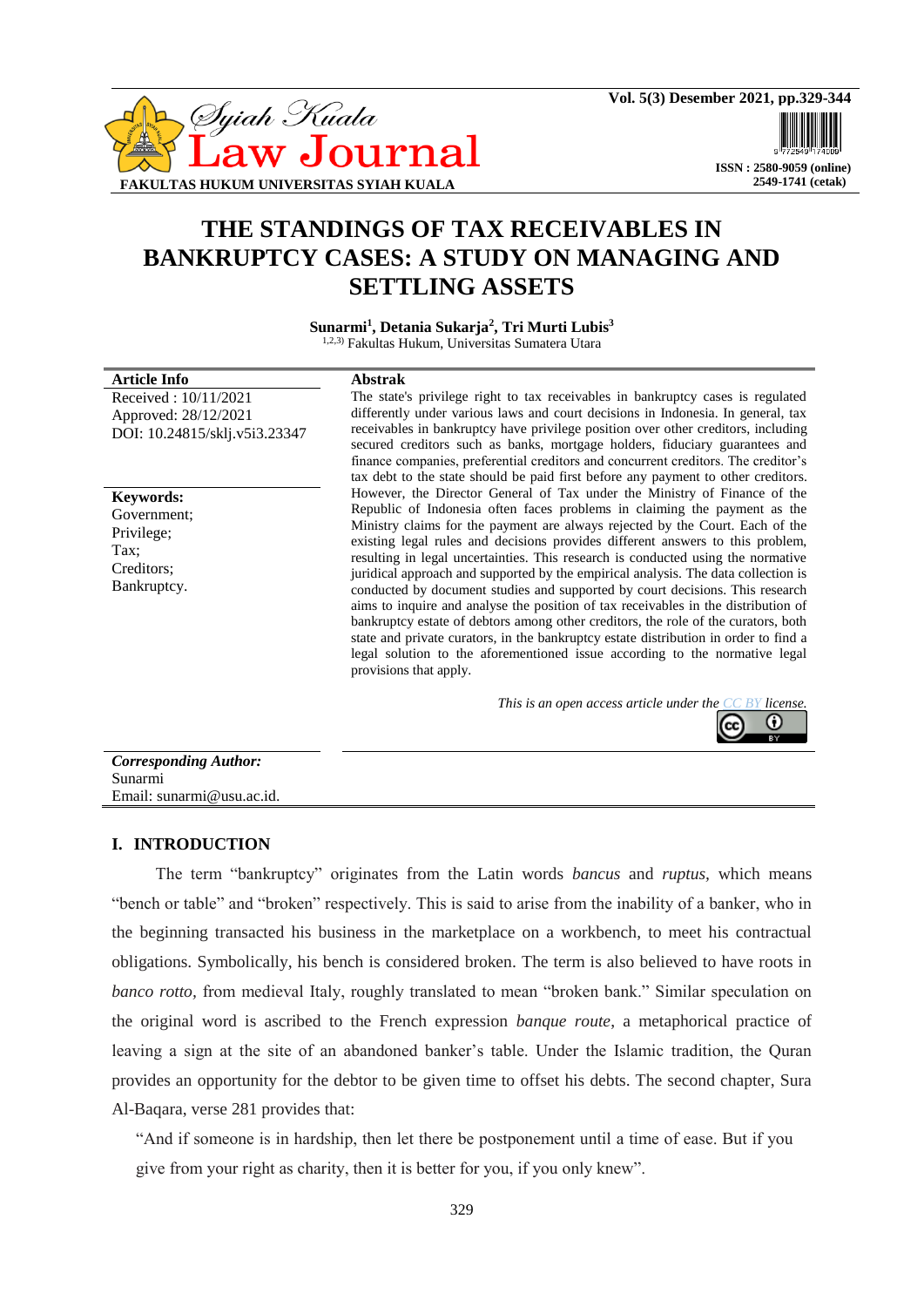Indeed, al-Maqrizi as cited by Rosenthal, in the documentation of bankruptcy in East Asia mandated the death penalty for anyone who became bankrupt 3 times. (Adegbemi Babatunde Onayoka and Ayooluwa Eunice Olotu, 2017; 706). Bankrupt by definition is the state or condition of a person (individual, partnership, corporation, municipality) who is unable to pay its debts as they are, or became due. The term includes a person against whom an involuntary petition has been filed, or who has filed a voluntary petition, or who has been adjudged as bankrupt. Bankruptcy by definition is a statutory procedure by which a debtor obtains financial relief and undergoes a judicially supervised reorganization or liquidation of the debtor's assets for the benefit of creditors. (Bryan A. Garner, 2009; 166).

Bankruptcy is an entitlement distribution system involving the distribution of a given asset, which is inadequate to meet and satisfy all the creditors' demands. Indeed, claims recovery may not be achieved by all creditors when a company becomes bankrupt because the assets are insufficient to satisfy all the demands. (Gary Sullivan, 2018; 708).

Bankruptcy, at first glance, may be thought of as a procedure geared principally toward relieving an overburdened debtor from "oppressive" debt. (Thomas H. Jackson, 1982; 857). However, bankruptcy has broadly failed to deliver "fresh starts" to debtors. Too often, debtors return to the states of financial distress following the bankruptcy. Although bankruptcy delivers a clean slate through the discharge of debts, the efficacy of a fresh start depends on a second factor: property exemptions. While discharge frees a debtor from his existing debts, property exemptions determine what property the debtor retains upon exiting bankruptcy. For many debtors, insufficient and suboptimal property exemption laws undermine fresh starts. (Gary Sullivan, 2018; 335).

A central notion in bankruptcy theory is the distinction between economic and financial distress. Economically and financially distressed firms alike face unsustainable debts, but the significance of their debts differs. A company in economic distress lacks a viable business model. The demand for its products or services is insufficient to cover costs at anything like the current scale. (Vincent S.J. Buccola, 2019; 838).

Tax is part of public law in which the State has a coercive authority. All citizens who are qualified taxpayers must fulfil the obligation to pay taxes. (Sri Pudyatmoko, 2009; 65). This obligation is no different for those who are experiencing legal problems such as bankruptcy. Unpaid taxes are debt that must be paid. In bankruptcy proceedings, however, the amount of outstanding unpaid taxes can complicate the settlement of debt payments. The bankruptcy estate might be insufficient to repay all debt claims, including tax bills. In theory, if a taxpayer is declared bankrupt, dispersed, or liquidated, then the curator or liquidator, person or body corporate assigned for the settlement, is prohibited from distributing the taxpayer's assets in bankruptcy or liquidation to creditors and shareholders before paying the tax debt owed to the State. (Billy Ivan Tansuria, 2010; 303).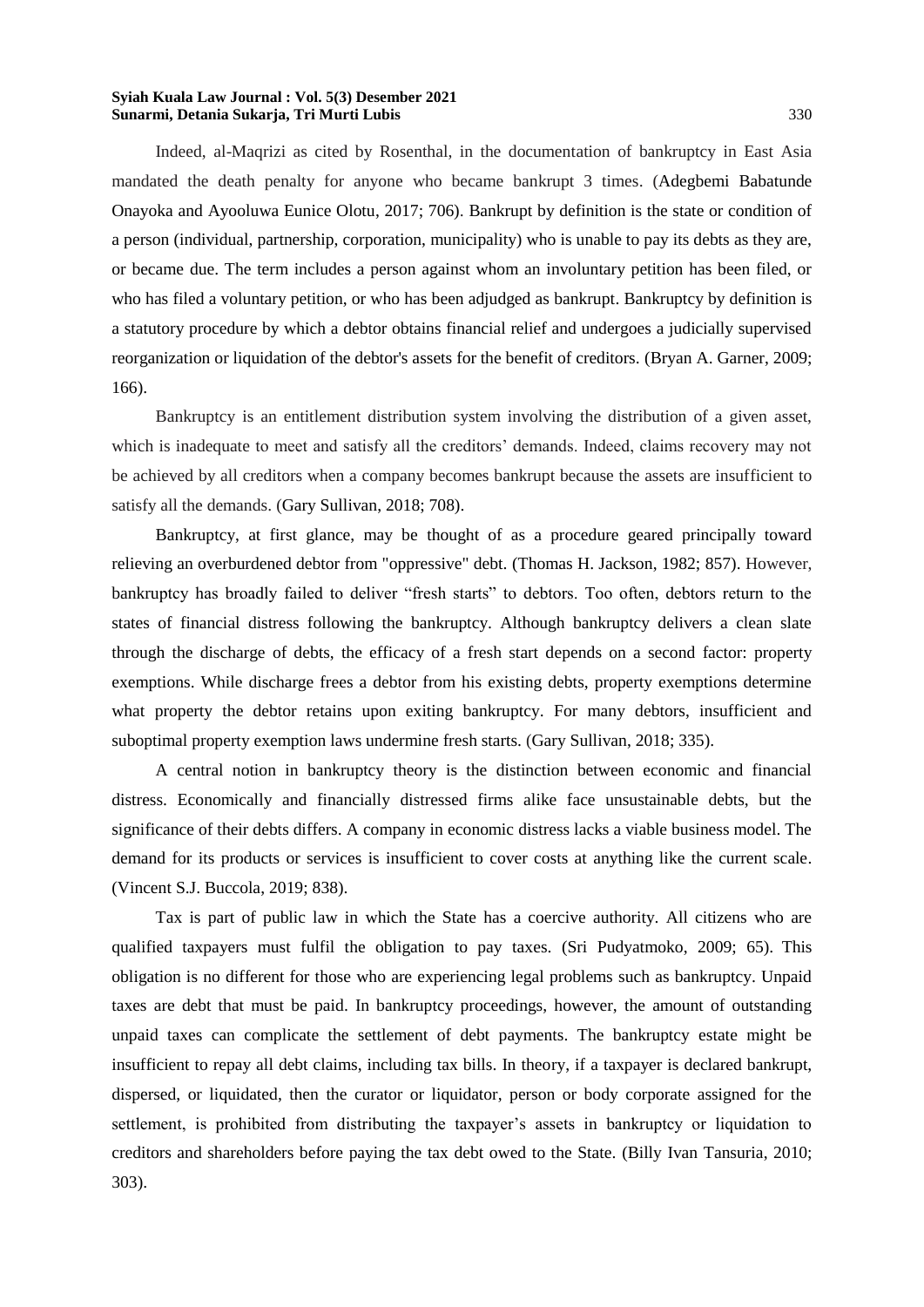In many cases, the portion of tax debt may exceed the liquidated bankrupt estate. If the payment of tax debt takes precedence, it may not be favourable to other creditors because they might not get a share to cover the receivables out of the liquidated estate. This is not in line with the philosophy of the bankruptcy law and the resolution of debts.

Tax debt is a bill that arises based on the General Taxation Law. This law gives tax officials special authority to carry out direct executions of tax debts without going through Court proceedings. Tax collection in Indonesia is carried out by the Directorate General of Tax through the Tax Service Office (*Kantor Pelayanan Pajak* or hereinafter referred to as "KPP").

In practice, a lot of unequal understanding of Commercial Court decision is found in this regard. Another problem related to the implementation of separation rights when it is attributed to tax collection rights, where there is often legal uncertainty in its application where there is disparity between amount to be paid between the tax debt and the wage of workers. This happens because of the inconsistencies in the Tax Law and the Law on Manpower. (Rahayu Hartini, 2018; 75).

KPP often faces problems in claiming the payment of tax receivables in bankruptcy proceedings. The Ministry of Finance claims for tax payment are often rejected by the Court. This is because of the existing legal rules and court decisions which provides different answers to this problem, resulting in legal uncertainty. Such legal uncertainty results in a dilemma for curators on the creditors that must be prioritized among other preferred creditors who also have a legal claim for bankruptcy payments.

This research will look at how bankruptcy itself is understood, who holds the rights within the company's assets, how it is managed in Indonesia, what is the government standing against a bankruptcy case, and the effect of Indonesia Commercial Court decision.

# **II. RESEARCH METHOD**

According to the perspective of legal theory, the science of law is divided into normative law and empirical law. The positivist view creates empirical law, while the normative view creates normative law. Thus, the study of law can be conducted normatively and can also be conducted empirically, each of which has different characteristics and methods. A research method is a procedure and technique to answer the research problems. Therefore, the use of the research method is always adapted to research needs. (Asmuni, Kurniawan and Eduardus Bayo, 2019; 255).

This research uses the normative juridical approach supported by the empirical juridical approach. Based on the strength that binds it, legal material can be qualified as primary, secondary, and tertiary legal resources.

The primary legal resource is binding legal material obtained from the inventory of laws in Medan commercial court rulings on bankruptcy, which are gathered by document studies, the purpose of which is to gather the secondary data.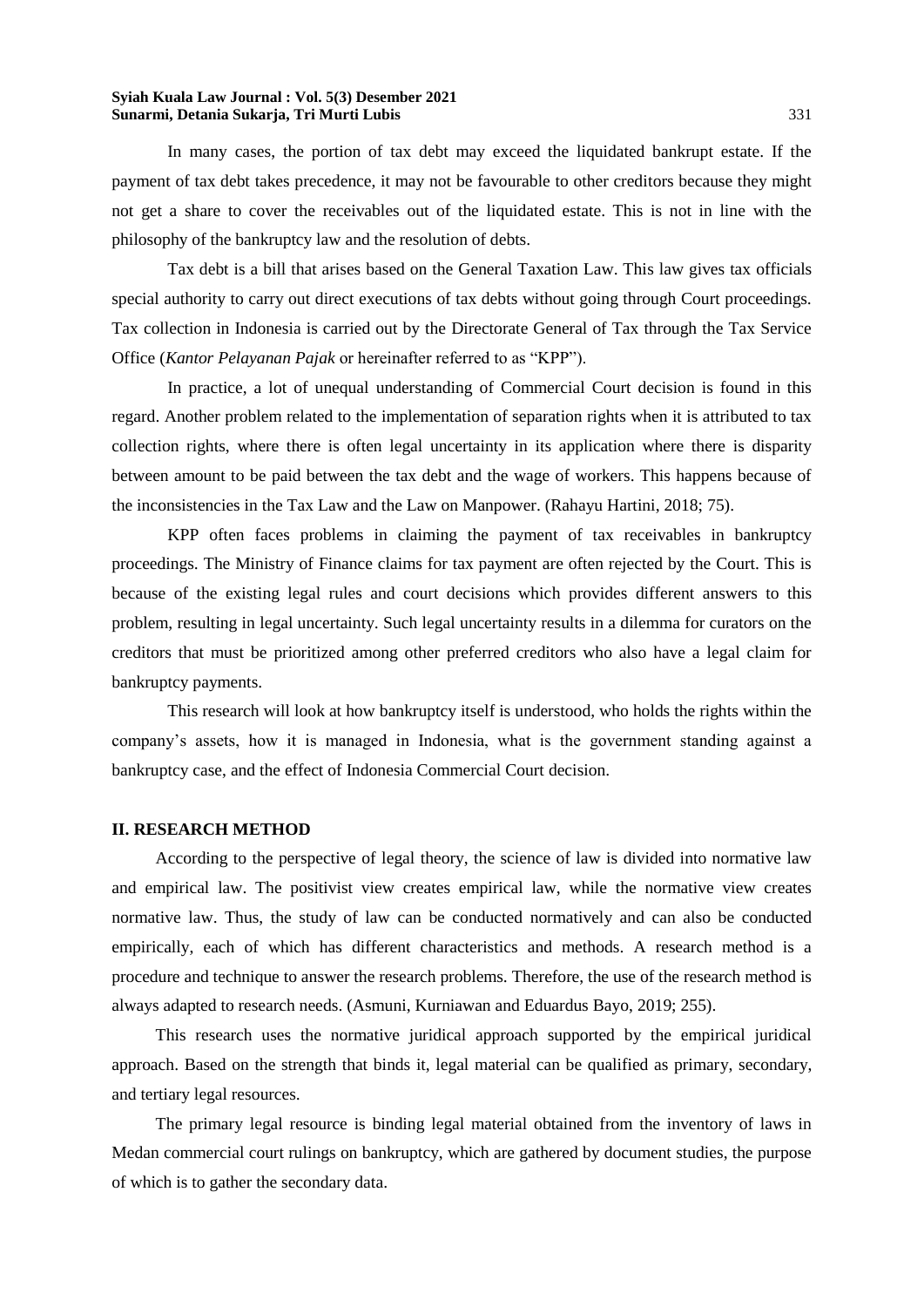The secondary legal resource is a legal material that explains primary legal resources such as books, research findings, scientific journals, and articles. Secondary legal resources in the form of books, scientific journals, and other articles were identified throughout the research both online and offline.

The tertiary legal resource is a legal material that can provide guidance and explanation of primary and secondary legal resources such as legal dictionaries, encyclopaedias, and the Black's Law Dictionary, etc.

The empirical data gathering is used to receive primary data which was gathered directly from the respondent by conducting questionnaires and interviews.

After legal resources have been collected, they are then processed through: structuring, describing, systematizing and analysing the legal resources like the common legal research; i.e. through legal reasoning processes that are logical, systemic and coherent by abstracting the laws and regulations relating to the regulation of bankruptcy and tax receivables. The method of analysing legal resources in this research is a normative method in prescriptive optics with deductive-inductive reasoning to produce propositions or concepts in response to the problems or research results or findings.

# **III. RESULTS AND DISCUSSION**

# **3.1. Bankruptcy and the Legal Implication**

Bankruptcy is a device provided by law to settle debts between debtors and their creditors. (Jerry Hoff, 2001; 230). It has become a central feature in society. Bankruptcy law is deliberately designed to distribute assets-and losses-when a business cannot meet its outstanding obligations. (Elizabeth Warren, 1992; 467).

A bankruptcy system has the ability to capture the going-concern value of a business; for many analysts, the function of bankruptcy and the measure of its viability begins and ends here. This feature is undoubtedly a significant part of the bankruptcy scheme, but the opportunity to preserve the full value of the business has broader implications than simply capture of going-concern rather than liquidation valuations. (Elizabeth Warren, 1993; 350).

Good corporate management will have an impact on the progress of the company and its ability to meet its obligation timely. However, when a company experiences a setback, it can result in delay in returning the loan so that the creditor can file a bankruptcy application. For instance in Indonesia, the bankruptcy petition against the company can be granted by the Judge of the Commercial Court with requirements as stipulated in Article 2 Paragraph (1) of Law Number 37 of 2004 on the Bankruptcy and Delay of Debt Payments (Bankruptcy Law) which has two debts (creditors) and one of the debts is due to be billed. The decision of the company's bankruptcy statement resulted in all the assets of the bankrupt company entering into the general confiscation to pay off the debts of the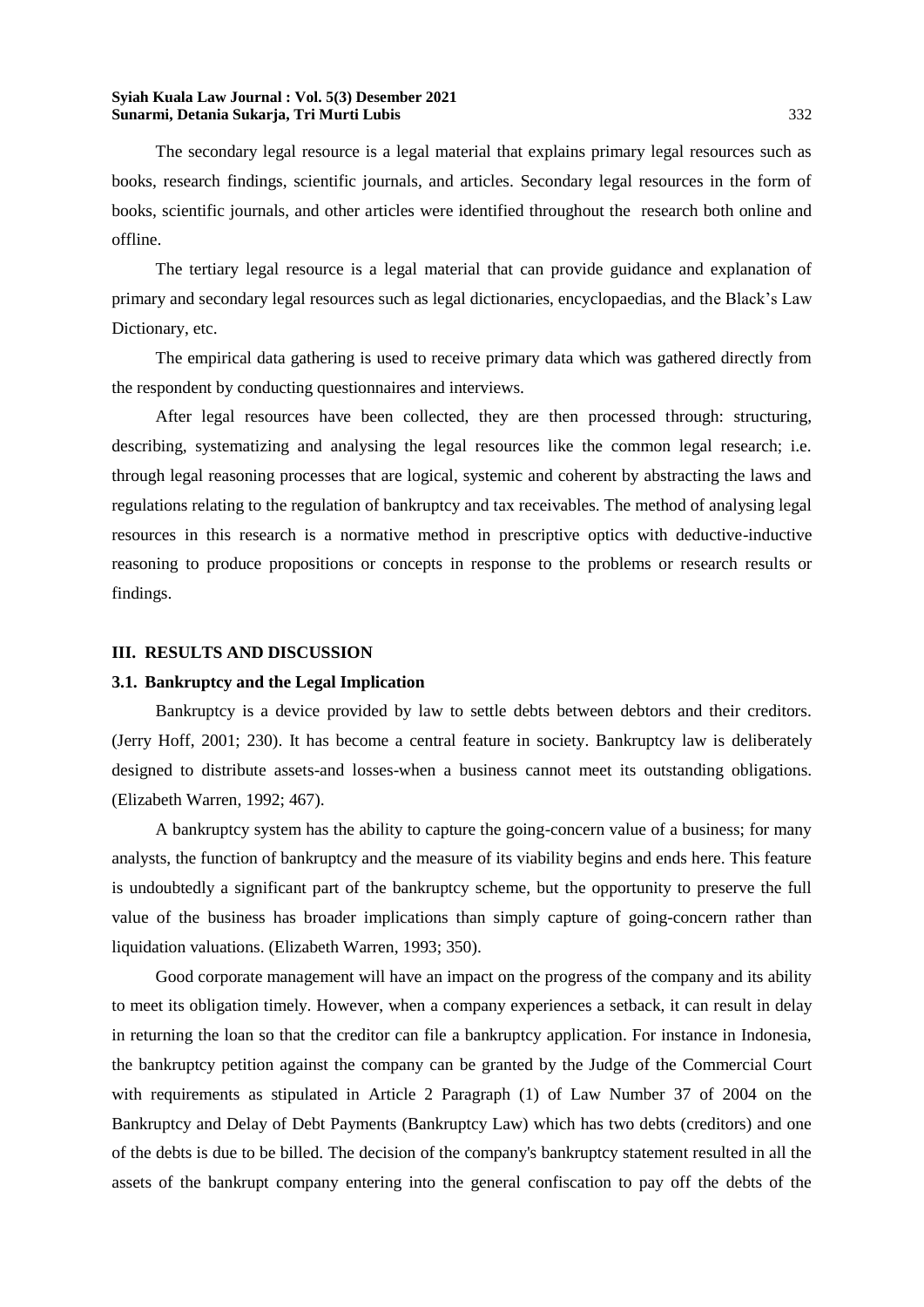creditors who were under the authority of the curator, and the bankrupt debtor was in bankruptcy. The company is one of the economic actors whose business activities are regulated by law. Business activities of the company can run continuously if supported by capital adequacy. Initial capital of the company can be obtained from the entrepreneur or other interested parties. If the company is unable to get its capital requirements, the company may request a loan from bank or non-bank financial institutions with a guarantee. The provision of loans from financial institutions is based on trust in guarantees that can be given by the company to repay the loan on time. (Rilda Murniati and Desma Cahya Selvya, 2019; 232).

Bankruptcy law has been in existence, although intermittently, for almost as long as credit. Its origins can be traced back to Roman Era where its name is derived from statutes of Italian city- states, where it was called *banca rupta* after a medieval custom of breaking the bench of a banker or tradesman who absconded with the property of his creditors. (Treiman, 2010; 232).

In the course of its development, the Bankruptcy Law has become necessary in the business world for selecting businesses that are not effective, as companies that are not efficient can potentially affect the national economy and pose a burden on the economic system itself. It leads to an on-going process of business for social benefits and the existence of business continuity. (Treiman, 2010; 189).

Once a company is in financial distress, individual creditors have an incentive to rush to enforce their claims against the company's assets to be paid out before further distribution. If this happens, the company will be broken up piecemeal. This prevents two things from happening. First, it prevents the creditors from agreeing to restructuring or a new deal amongst them, so that the company can continue to trade. (Sarah Paterson, 2015; 697). Secondly, where restructuring is not in prospect, it prevents the business from being sold as a whole or as a going concern, notwithstanding that this would be likely to attract a higher price than a piecemeal realization of the individual assets. (Michelle M. Harner, 2015; 510).

In general, bankruptcy laws aim to secure equitable division of the insolvent debtor's property among all his creditors and to prevent the insolvent debtor from malicious dealing with the asset in detriment to in detriment to the interest of his creditors. (Louis E Levinthal,2015;510). Many still consider bankruptcy as something that must be avoided. On the contrary, it can release debtors from most debts, provide relief, and allow them to make a fresh start. In other words, bankruptcy provides a solution.

For instance, the fresh start philosophy of US bankruptcy law, which embraced a more forgiving attitude, focusing on the reintegration of the insolvent debtor into society, substantially free of debt, after he has filed for bankruptcy and surrendered his non-exempt property for distribution among his creditors. (Jacob Ziegel, 2006; 299). The Bankruptcy Code was intended to give good and honest debtors a fresh financial start. This concept recognizes two important factors: 1. that debt default is not malicious and typically occurs without the fault of the debtor often in conjunction with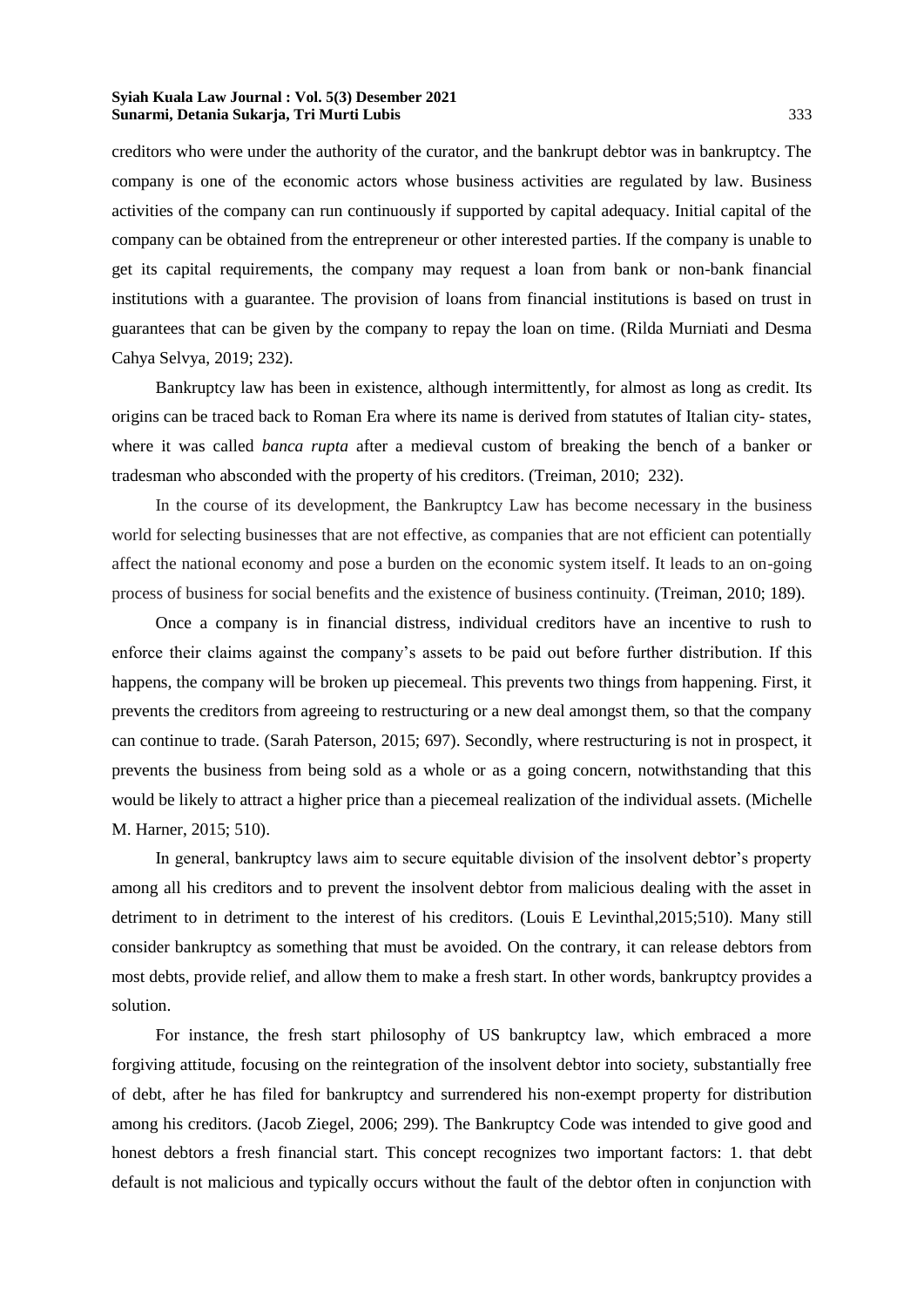unanticipated medical issues, unemployment, and divorce; and 2. that a large population of debtors saddled with overwhelming non-dischargeable debt not only financially paralyzes them, but ultimately harms the national economy by denying these individuals the ability to contribute to the economy as responsible consumers. (Justin H. Dion and Barbara Curatolo, 2018; 198).

The nature of the general bankruptcy confiscation is to stop the action against the seizure of bankrupt estate by creditors and to stop the traffic of transactions involving bankrupt estate by debtors that might harm creditors' repayment. (Hadi Subhan, 2009;164). Immediately after the bankruptcy decision is read, the bankrupt debtor is no longer authorized to administer any kind of legal actions regarding his assets included in the bankruptcy. Under the law, the authority or capacity to manage the assets is transferred to the curator assigned by the court. (J. Andy Harianto, 2015; 74). On some occasions controversy rather focuses on the extent to which, and the way in which, corporate bankruptcy law should concern itself with how value is distributed or how the pie is shared. (Elizabeth Warren, 1987; 775).

Investors losing their money, creditors not being given their money in full, suppliers brought into bankruptcy, the government not being able to receive due tax revenue, and employees losing their jobs are some of the results of a bankruptcy. As a consequence, if a company becomes insolvent, several questions arise on whether the main goal of insolvency rules should be protecting creditors only or creating a balance between the interests of creditors as well as non-creditors such as employees and other third parties affected by the insolvency of the company. (Saleh Albarashdi, Horace Yeung, 2018; 25).

Thus the purpose of all corporate bankruptcy law is to impose a stay or a moratorium to prevent creditors from taking individual enforcement action to 'grab' assets so that the business can either be restructured or (and) its assets sold. (Thomas H. Jackson, 1990; 857). The basis of those avoiding powers is to protect the advantages of bankruptcy's collective proceeding. It is important to consider the trustee's power to assert the rights of a "hypothetical" lien creditor the so-called "strong-arm" power. The creditors' bargain rationale for bankruptcy's collective and compulsory proceeding clearly explains the basic role of that power. (Thomas H. Jackson, 1984; 732).

In bankruptcy, the law acknowledges 3 types of creditors; separatist or secured creditors, preferred creditors, and concurrent creditors. (Imran Nating, 2005; 43). Separatist creditors are creditors who hold material security rights, which can act on their own without being affected by the debtor's bankruptcy. The execution rights of the separatist creditor can still be exercised as if there is no debtor bankruptcy. Separatist creditors can sell their own. The debtor takes the proceeds of the sale as much as his receivables and deposits the remaining into the bankruptcy estate. A creditor whose interests are secure by any rem right is usually entitled to cause the foreclosure of the collateral, without judgment, to satisfy his claim from the proceeds with priority over the other creditors. The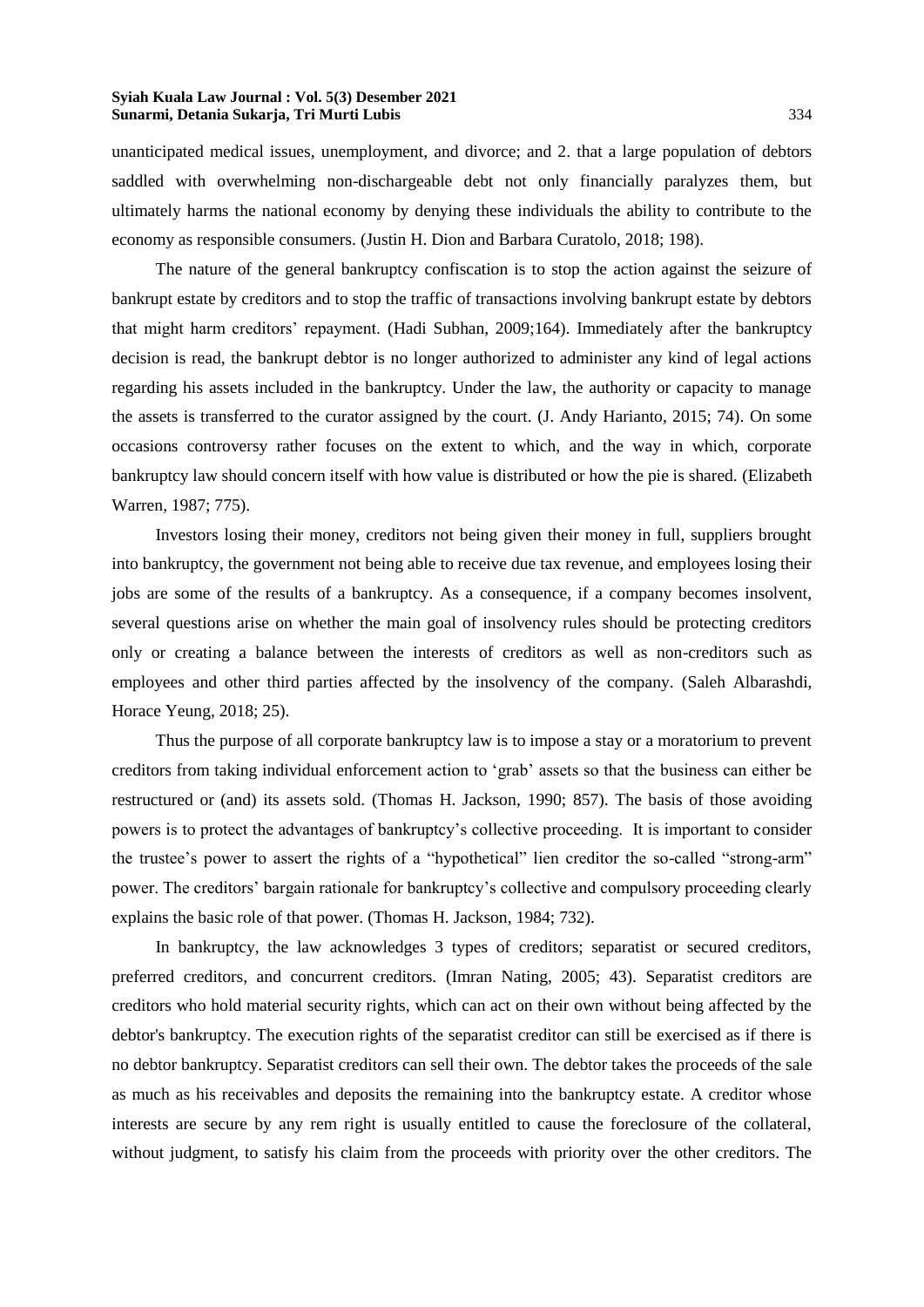right to foreclosure without judgment is called the right of immediate enforcement. (Jerry Hoff, 1999; 96).

Preferred creditors are creditors whose receivables have a special position and have the privilege right to obtain repayment from the sale of the bankruptcy estate. Preferred creditors, unlike separatist creditors, who have a preference issue is only relevant if there is more than one creditors and if the assets of the debtor are not sufficient to pay off all the creditors i.e., there is a *concursus creditorum*. Preferred creditors are required to present their claims to the receiver for verification and are thereby charged a pro-rata share of costs of the bankruptcy. There are several categories of preferred creditors: (Jerry Hoff, 1999; 96)

- 1. Creditors who have statutory priority;
- 2. Creditors who have non-statutory priority;
- 3. Estate creditors.

Concurrent or competitive creditors are entitled to obtain proceeds from the sale of debtor's assets, both existing and future, after deducting the obligation to pay receivables to separatist and preferred creditors. Unsecured creditors are required to present their claims for verification to their receiver and they are charged a pro-rata part of costs of the bankruptcy. (Jerry Hoff, 1999; 96). One of the issues highlighted in this paper is whether the State falls within one of these categories of creditors based on debtor's outstanding tax debt owed to the State.

The Indonesian Law on Bankruptcy and Suspension of Obligation for Payment of Debts system adheres to the debt collective principle that is a general seizure of debtor's property as a guarantee for the payment of their debts through the bankruptcy institution. The principle of debt collective emphasizes that the debt shall be paid immediately from property owned by the debtor to avoid the possibility of the debtor's bad faith by hiding and distorting its property as collateral for the repayment of debts to the creditors. (Sonyendah Retnaningsih and Isis Ikhwansyah, 2017; 80).

Payment of outstanding employee wages takes precedence over all types of creditors including separatist creditor bills, bankruptcy fees, curator fees and claims against the state. Whereas the payment of other workers' rights takes precedence over all types of bills including bankruptcy fees, curator fees and claims against the state except for bills of separatist creditors. (Rilda Murniati and Desma Cahya Selvya, 2019; 237).

Based on the principle of debt collective, bankruptcy serves as a means of coercion to materialize the rights of creditors through liquidation of the debtor's assets. The principle of debt collection in the modern era is manifested in the form of liquidation of assets. The modern era is manifested in the form of liquidation of assets. (Rilda Murniati and Desma Cahya Selvya, 2019; 237).

If capital is withdrawn from businesses that are failing and redeployed in businesses that are succeeding, it is expected that other benefits in terms of jobs and prosperity will accrue to the economy. On the other hand, the concern is that if corporate bankruptcy law pursues the protection of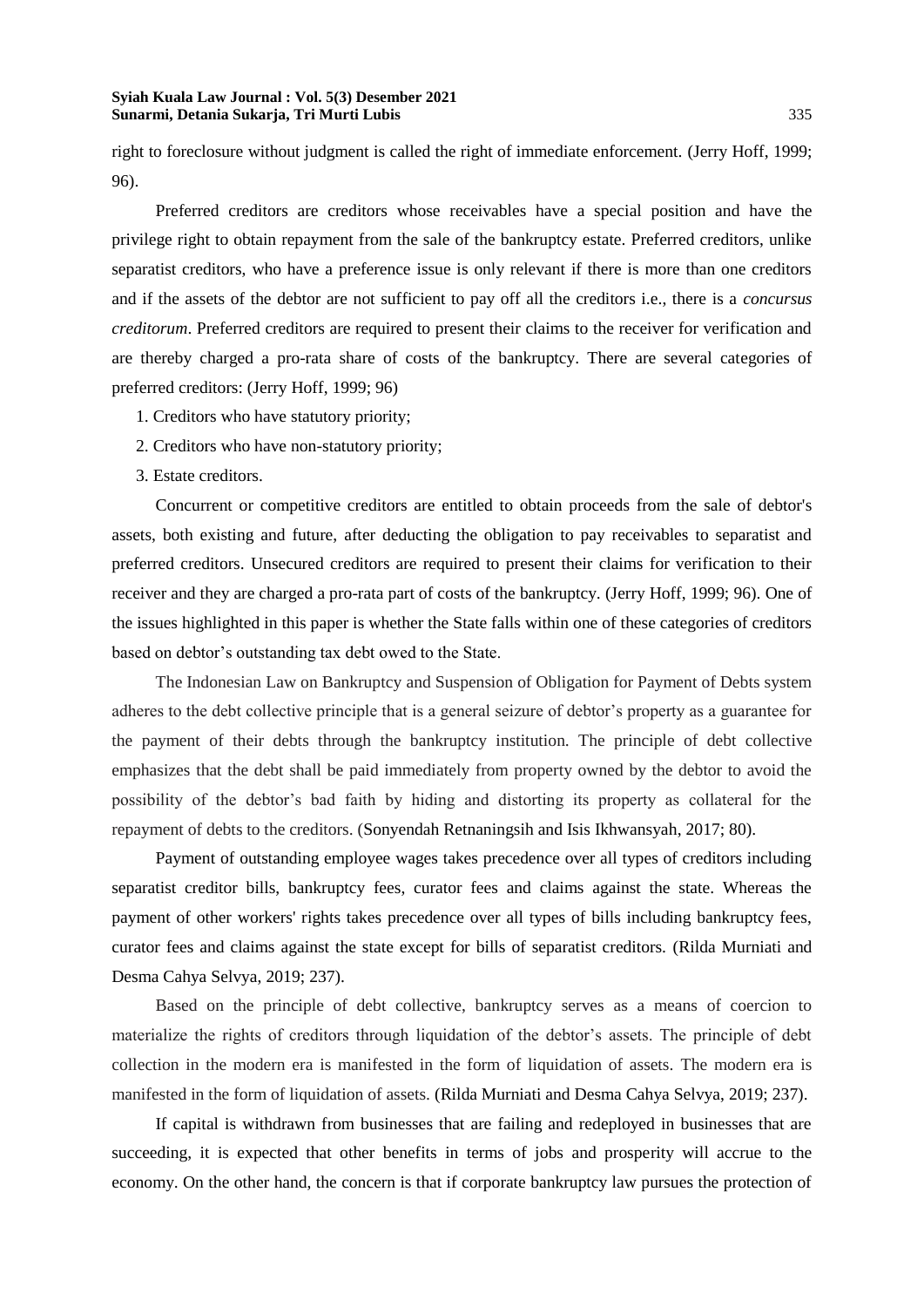jobs as an independent objective, capital may continue to be deployed in less-efficient producers in the economy. (Thomas H. Jackson and David A. Skeel Jr, 2013; 29).

Bankruptcy law, moreover, because it affects all areas of the legal landscape, adjust rights among creditors and other owners. Similarly, it interface with labour law, environmental law, and tax law to secure creditors and other property claimants. (Thomas H. Jackson, 1986; 2).

#### **3.2. Taxpayers' Obligation to Pay Taxes**

Taxes can be interpreted as a source of funds for a country to overcome problems such as social issues, welfare improvement and national prosperity. It is a social contract between the government and its citizens. (Asrinanda and Yossi Diantimala, 2018; 540).

To understand the fact that taxes from the state binds its nationals to pay their taxes, the 1945 Constitution of the Republic of Indonesia stated "...then the Indonesian Independence was formulated in an Indonesian State Constitution...", which implies that Indonesia is a legal state. In the explanation of the 1945 Constitution, it is stated that Indonesia is based on law *(rechtsstaat),* not based on mere power *(machtsstaat)*. The results of the amendment eliminated the explanation of the 1945 Constitution and included it in Article 1 paragraph (3) of the 1945 Constitution of the Republic of Indonesia stipulating that Indonesia is a state of law. Article 22A of the 1945 Constitution of the Republic of Indonesia stipulated that further provisions concerning the procedure for the establishment of laws are regulated by law, i.e., Law Number 12 of 2011 concerning the Establishment of Legislation. Considering this, in order to realize Indonesia as a legal state, the state is obliged to carry out national law development in a planned, integrated and sustainable manner. It should be carried out in the national legal system that guarantees the protection of the rights and obligations of all Indonesian people based on the 1945 Constitution of the Republic of Indonesia.( Agus Suharsono, 2019; 225).

Tax has a very important role in the implementation of state or government functions which include allocation, distribution, stabilization, and regulation. (Haula Rosdiana and Rasin Tarigan, 2005; 39). Tax Debt is accrued tax including administrative sanctions in the form of interest, fines, or increases stated in tax assessment letters or similar letters based on the provisions of tax legislation.

The Indonesian Bankruptcy Law prescribes debt as a liability arising out of contractual relationships established under the law. In taxation, there is no binding agreement or contractual relationship between the State and a taxpayer. The obligation to pay tax arises from public law that provides coercive authority to the State to collect the tax. Rights and obligations between the State and taxpayer are not the same as contracting parties. Therefore, incurred tax which remain unpaid becomes tax debt. (Sumyar, 2014; 88).

Tax collection is based on Article 23 of the 1945 Constitution of the Republic of Indonesia which specifies that tax imposition and collection for the State purposes may only occur based on the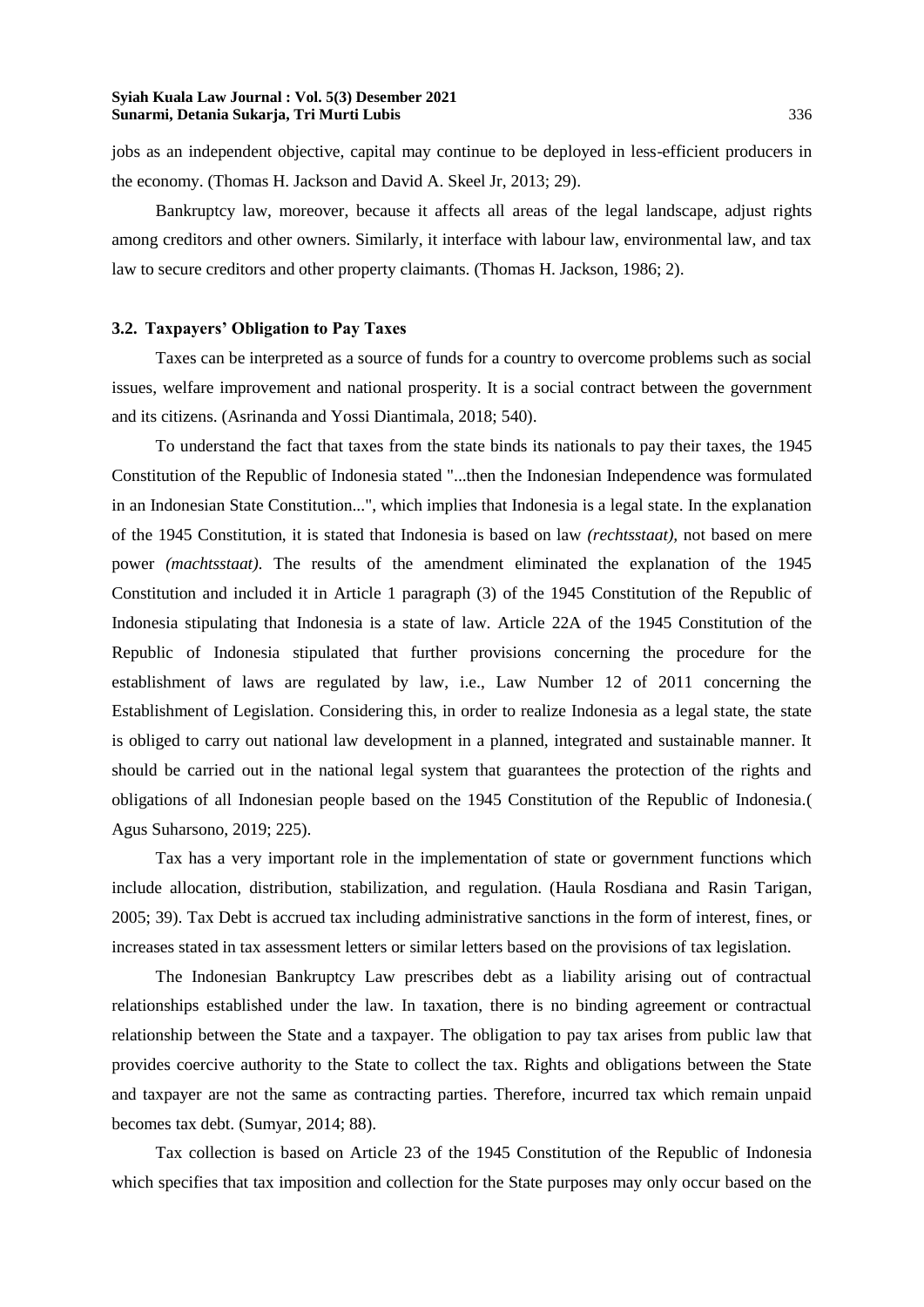Law. In the elucidation, it is stated that all actions that place a burden on the people, such as taxes and others must be determined by law i.e., with the approval of the parliament.

# **3.3. Tax Debt in Bankruptcy Proceedings**

Prominent theories of bankruptcy support the claim that state governmental entities should not be treated as private parties in bankruptcy. If bankruptcy law should generally respect the property rights and entitlements created under non-bankruptcy laws, states will inevitably enjoy a broad power to define their entitlements in bankruptcy. (Adam Feibelman, 2003; 185).

State's privilege right for the payment of tax receivables in bankruptcy is also applied in the United States of America, specifically on tax debt and income tax. For example, priority is given to a variety of tax claims, including income tax. In the case of the US, the priority is further bolstered by both statutory liens in favour of tax claims and the denial of release, upon discharge from bankruptcy, for liability for such claims. (John Duns and John Glover, 2005; 171).

In Indonesia, the position of a tax debt is different from other debts. Tax liability arises from the Act and does not arise as a result of legal relations among citizens. Tax liability can be imposed because it involves the obligation of citizens to the state. However, the wider understanding of citizens is that including all foreign individuals who live in the territory of Indonesia for more than 183 days and earn income from business entrenched in Indonesia is essential. The position of tax debt in the Civil Code has placed the tax debt to take precedence over other creditors as regulated in Articles 1134 and 1137 Civil Code. Based on Article 1134 and 1137 Civil Code, the position of tax debt as a holder of privileges with proceeding right refers to the regulation in a special law, i.e., the Law of KUP. Judging from the broad sense of debt in UUK-PKPU, debt is a liability that can arise from agreements or from contracts that are born under the law. Debts or tax bills must be settled by the taxpayer or the taxpayer. Taxpayers in exercising their rights and obligations in accordance with the tax laws and regulations may be represented among others by the Board. For bodies that have been declared bankrupt, the curator is tasked to make arrangements and order debtor bankruptcy property. The state has a prior right to the tax debt on all debtors' possessions. The preceding rights are stipulated in Article 21 paragraph 1 of the KUP Law, which reads: "The state has the preceding right to tax debt on the goods of the Taxpayer". The preceding right in Article 21 Paragraph 1 of this KUP Law also stipulates that the state as the preferred creditor is deemed to have prior rights over the property of the taxpayer to be auctioned publicly. Payments to other creditors are settled after the tax debt is paid. Provisions on prior rights include tax principal, administrative sanctions in the form of interest, penalties, increases, and tax collection fees. The provisions of Article 21 of the KUP Law are in line with Article 1137 Civil Code which regulates the State Rights as follows: "The right of the state treasury, auction office, and other public bodies established by the government, to take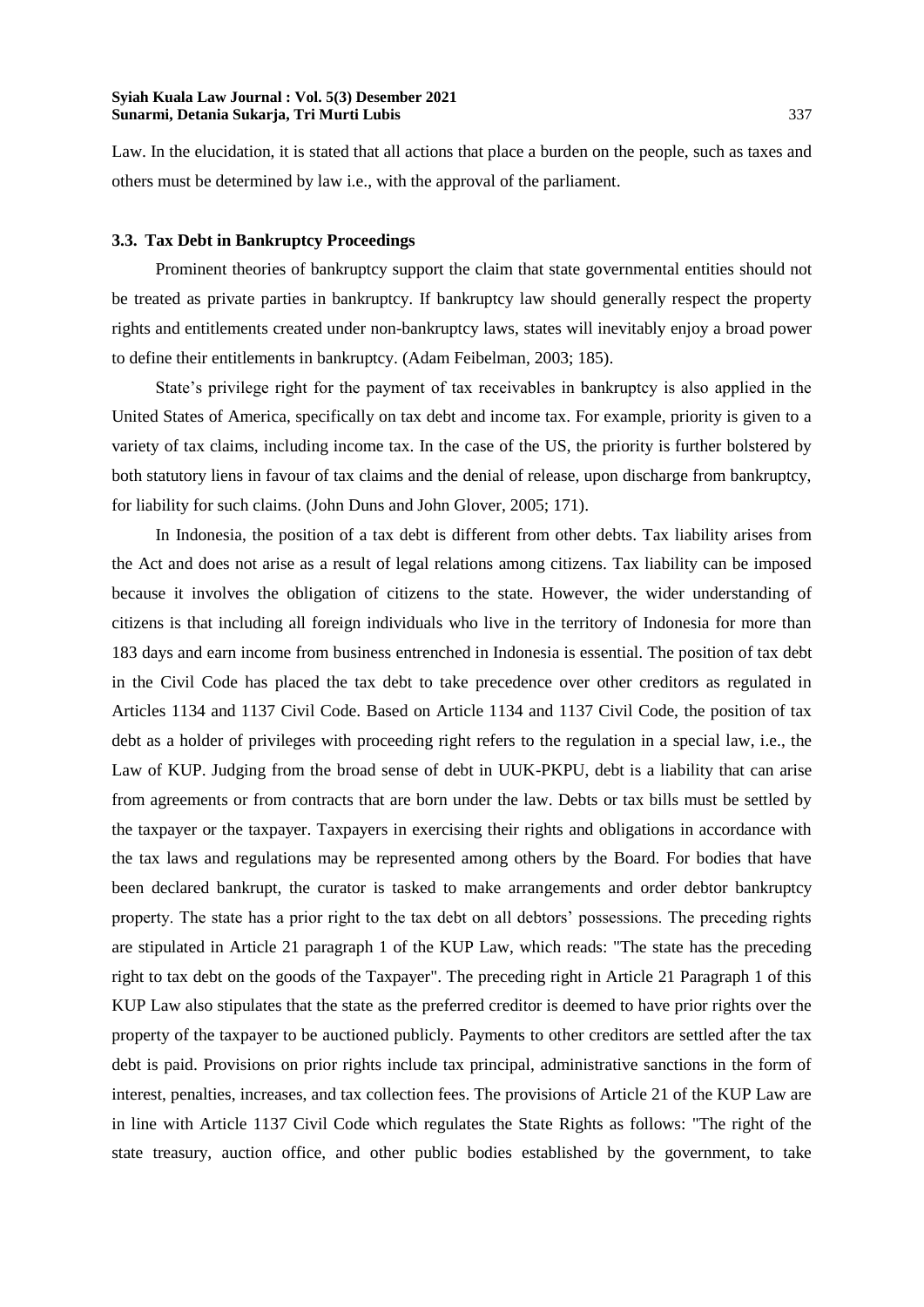precedence, orderly exercise of such rights, is regulated in various special laws regarding it ". (Rahayu Hartini, 2018; 76).

Article 21 of the General Taxation Law states that the state has a privileged right to goods belonging to the taxpayer based on a tax debt. The elucidation of the article explains the position of the State as preferred creditors which are declared to have privilege rights to the goods owned by the taxpayer to be auctioned in public. Payments to other creditors are settled after the tax debt is paid. The privilege rights, which cover the principal tax, interest, administrative penalties, increases, and billing fees, exceed all kinds of preferential rights. The law further stipulates that in the event of taxpayer's bankruptcy, dissolution or liquidation, the curator, liquidator, or person or body assigned to do the settlement is prohibited from distributing the taxpayer's assets in bankruptcy, dissolution or liquidating to shareholders or other creditors before using the asset to pay the tax debt. The same arrangements are also stipulated in the Law on Tax Collection by Force Letter.

This is in line with Article 1134 paragraph (2) of the Civil Code that regulates the privilege right based on the law that provides the holder a higher level and privilege right over other creditors. Articles 1139 and 1149 regulate the exceptions to this privilege right, including court fees and execution costs. The exception is logical because the incurring legal costs are necessary for the first act to save the debtor or taxpayer's assets. (Titik Tejaningsih, 2016; 128).

Although the law has established the State's position as a preferred creditor in connection with tax debt, in practice there is still legal uncertainties. In some cases, KPP had to file Judicial Review to the Supreme Court in connection with the debtor's tax debt not fully paid by the bankruptcy curator.

For example, Supreme Court Decision No. 015 K/N/1999 ruled that KPP was not considered as a creditor in the bankruptcy proceedings. This is due to the fact that: (Susanti Adi Nugroho, 2018; 198)

- 1. The Law No. 9 of 1994 mentioned that KPP shall enjoy the authority of executing the tax debt directly without any intervention from the Court.
- 2. The tax debt has to be executed outside the bankruptcy proceedings; this is because according to the court decision, the KPP enjoys a special right in executing tax debt.

Conversely, Supreme Court Decision No. 017 K/N/2005 ruled that tax debt must be paid in advance compared to other debts. The Court referred to the Law on Tax Collection by Force Letter.

According to both cases above, this research draws both similarities and dissimilarities towards the position of KPP in executing tax debts. It can be concluded that both agreed that we enjoy special right to execute tax debts, the special right being that the KPP holds the right to execute the tax debts outside the bankruptcy proceedings. However, it is mentioned in the Supreme Court Decision No. 017 K/N/2005 that the tax debt must be paid in advance, whereas the Supreme Court Decision No. 015 K/N/1999 did not mentioned specifically when a tax debt should be paid.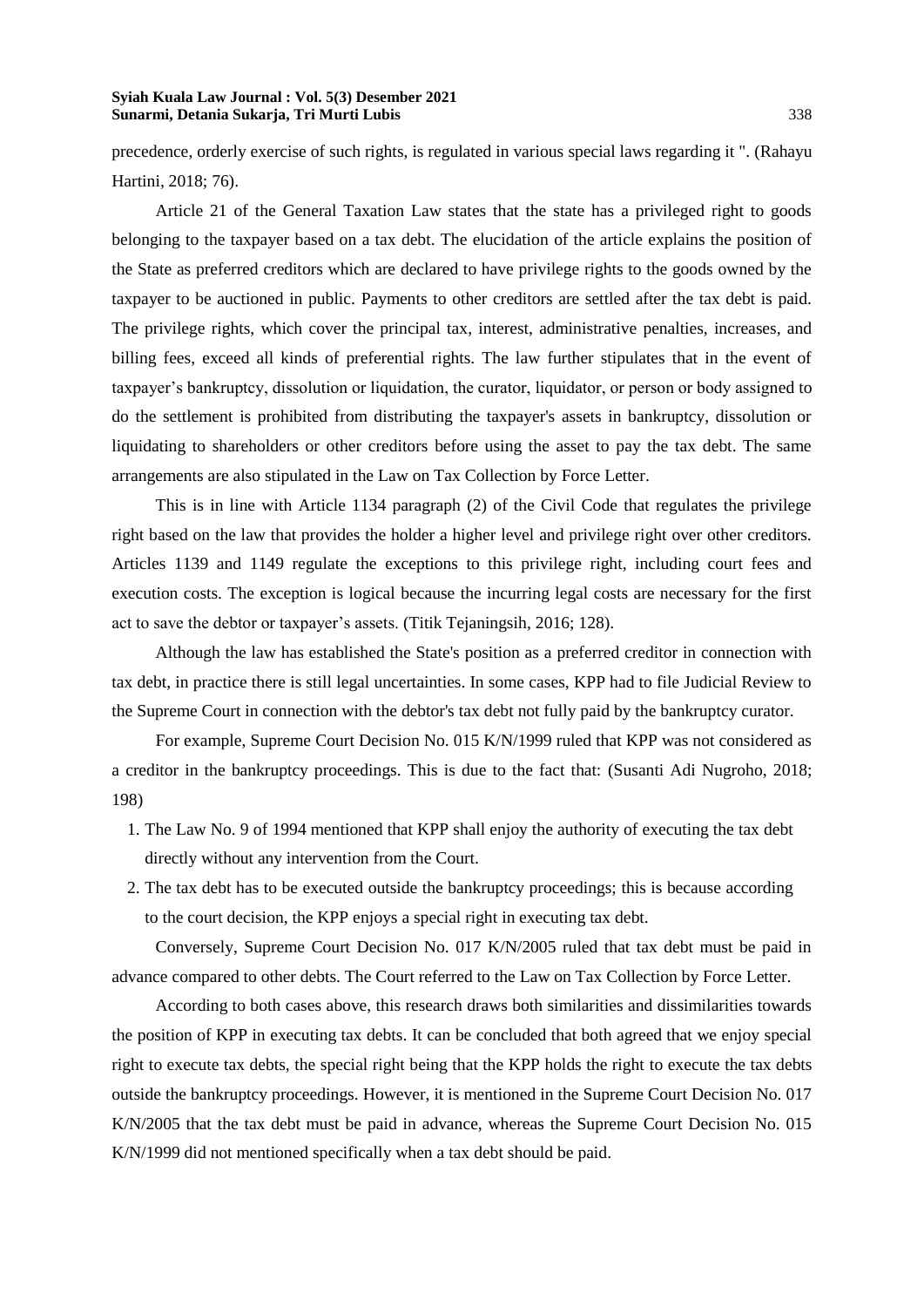In another case, for instance Decision No. 09 K/N/2009, the Court held that there was no basis to treat laws on taxation as extraordinary rules and, hence, the Bankruptcy Law was applied exclusively, and the State's privilege right is not applicable. Therefore, when a debtor is declared bankrupt, the State has no other choice but to face competing interests of other preferred creditors, including employees and this resulted in further issues. This brought the term *res judicata pro veritate habetur* to the mix. It has to be considered that this principle implies means anything that relates to identifying and making any court decisions, the judge's decision is considered to be correct and immediate regardless of the decision made. It can only be annulled upon the appearance of a decision that cancels that decision. (Aries Saputro, 2020; 231). This shows that Indonesian bankruptcy decisions are chaotic, so there has to be a single set of rules to be followed by the law makers and enforcers to avoid a disintegrated decision mentioned above.

In addition, article 1149 of the Civil Code stipulates that workers have special rights. Article 95 of the current Indonesian Law on Manpower stipulates that if a company is declared bankrupt or is liquidated based on the applicable laws and regulations, the wages and other rights of workers are debts that precede other payments. Constitutional Court Decision No. 67/PUU-XI/2013 determines that:

- 1. Workers' wages take precedence over any payments of all types of bills and other creditors, including separatist creditors and the State's tax receivables.
- 2. Other workers' rights are paid in advance of all claims from other creditors, except if the debtor has a separatist creditor.

Based on the decision of the Constitutional Court, it is clear that if there is bankruptcy, the right to precede the tax debt is not valid if it meets the wages of workers and other workers' rights. This is somewhat different from separatist creditors in that if there is a wage payment for workers then the separatist creditor succumbs but not to the payment of the rights of other workers. The consideration of the Panel of Judges to decide whether this is the wage of workers/labourers constitutionally is based on Article 28 D Paragraph 2 of the 1945 Constitution. Therefore, it is a constitutional right which to obtain fair and decent treatment in the employment relationship. As for the obligations/bills of the state, it is reasonable to be ranked after wages and workers' rights including severance pay, gratuity, compensation pay and among others. This is because countries have other sources of financing whereas wages are the only source of income for workers and their families. So with the decision of the Constitutional Court which places the wages of workers as the priority of payment in the event of bankruptcy, the next priority is the state's right i.e., tax debt.( Rahayu Hartini, 2018; 77).

It can be seen that the Constitutional Court's ruling puts labour wages ahead of other claims. It also defeat State claims for tax debt payment and separatist creditors. Workers' wages that have not been paid by the debtor before bankruptcy are basic rights of workers that must not be removed or reduced. This condition certainly creates a problem especially with regard to State's privilege rights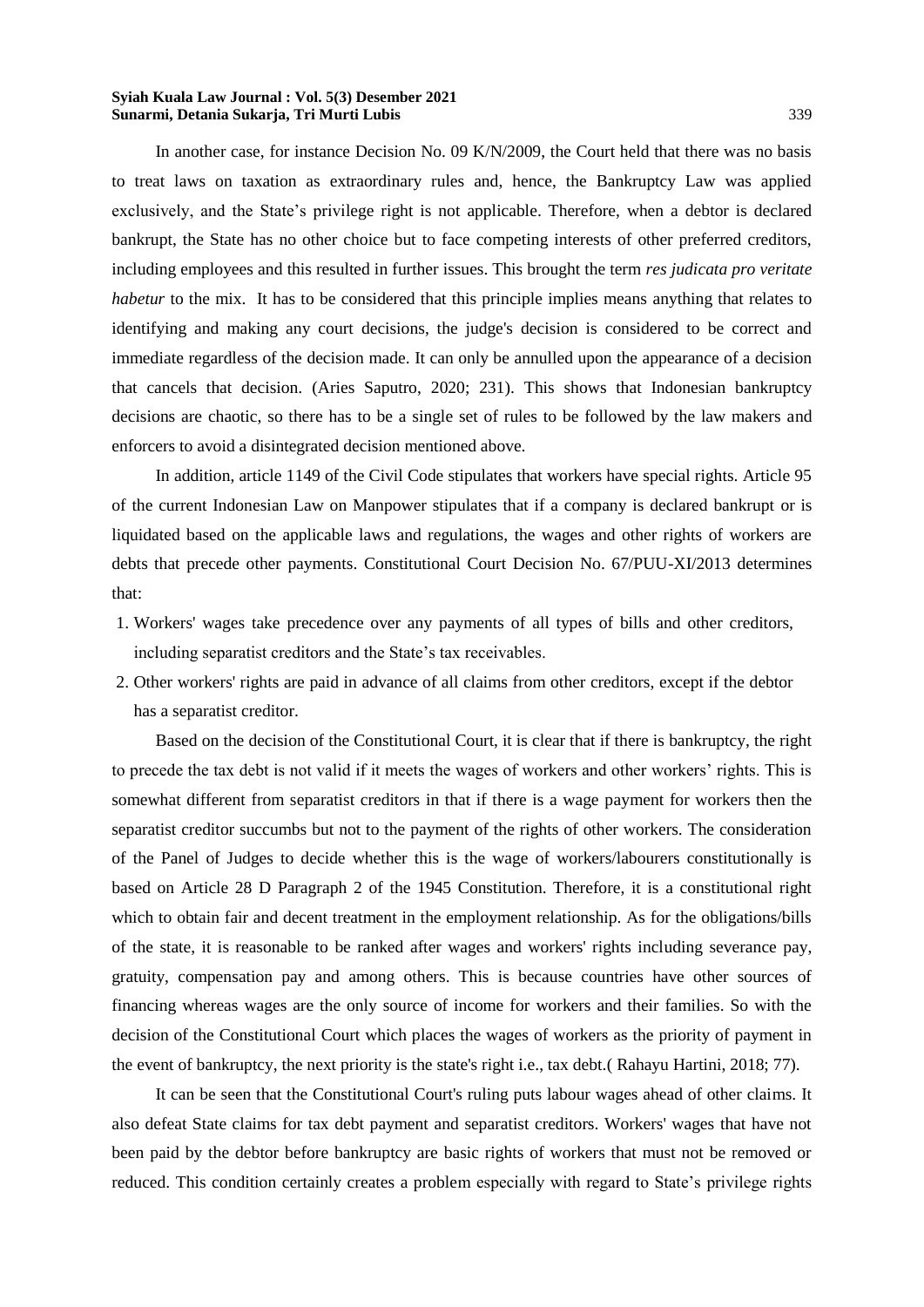over tax debts that have not been paid by bankrupt debtors. In practice, the State only receives a small payment for the tax payment from the distribution of bankrupt estate. In the bankruptcy case of PT. Bosaeng Jaya, for example, Director General of Taxes only received a share of Rp. 700 million from Rp. 1,4 billion of tax debt claims. Similarly, in the bankruptcy of PT. Yinchenindo, Director General of Taxes received Rp. 2.91 Billion of the total tax bills of Rp. 90.7 Billion. Unpaid tax debt equals lost state income that cannot be utilized to help improve the people's welfare.

When past its deadline and yet to be paid in full, tax debt collection needs to follow certain measures namely: (Billy Ivan Tansuria, 2010; 294)

1. Warning Letter

Tax debt collection is carried out firstly by issuing a warning letter by an official. The warning letter will not be issued if the tax bearer has agreed to pay in instalments or delayed its tax payments.

2. Force Letter

As mentioned above, force letter, issued by an official and notified by a tax bailiff to the tax bearer will be issued if the amount of tax is yet to be paid and it is overdue by 21 days since the warning letter was issued.

3. A warrant for Confiscation (SPMP)

A warrant for Confiscation is issued by officials if a debt is overdue by 2 x 24 hours since the force letter was issued to the tax bearer and the amount of tax debt was also yet to be paid in full. According to SPMP, the tax bailiff will conduct the seizure of the tax bearer's property.

4. Auction Announcement

The auction announcement will be conducted by officials if by the period of 14 days, after the confiscation of property, the tax bearer has yet to pay the tax debt and the tax collection fee in full. The auction announcement for a movable object will be conducted once, while for the immovable object, the auction announcement will be conducted twice.

5. The Sale of Confiscated Property

The Sale of tax bearer's Confiscated Property will be conducted by the officials through the state's auction office if the tax bearer failed to pay the tax debt and the tax collection fees after 14 days since the Auction Announcement was announced.

# **IV. CONCLUSION**

Tax has a very important role in the implementation of State or government functions. Outstanding tax payments are important as a source of state revenue to be used to finance development and efforts to improve people's welfare. Laws and regulations have stipulated that the State has privilege rights for the payment of tax debt from taxpayers. In the case of taxpayers'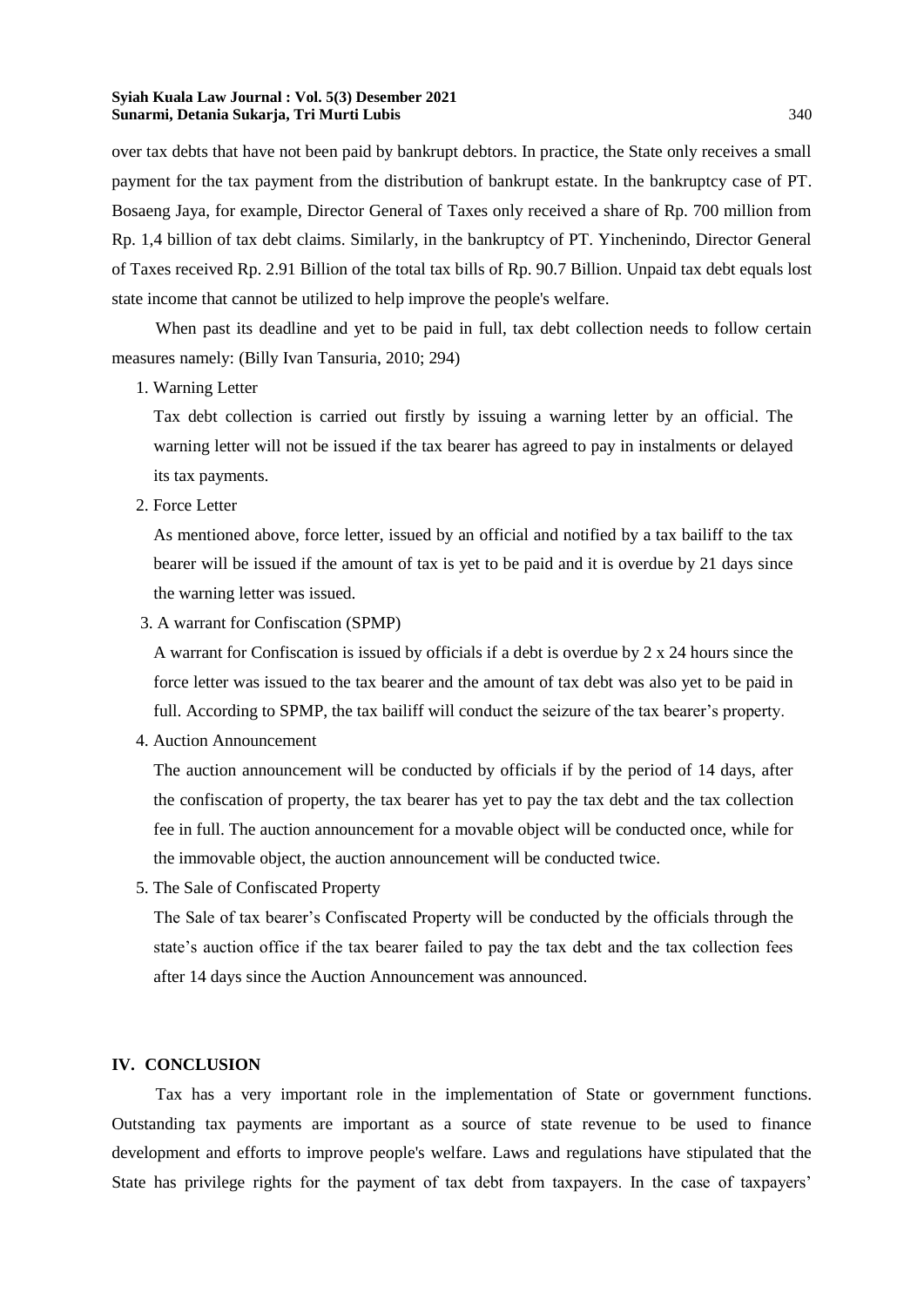bankruptcy, these rights precede all kinds of payment claims from the bankruptcy estate. However, this regulation has not become a strong legal basis as can be seen in the existing decisions. The amount of fund paid and received by the State for the payment of tax debt is by far much less than the actual amount. The ruling of the constitutional court regarding the position of the employee's claim on wages and other unpaid rights further weakens the position of the State as a creditor with privilege rights. This has resulted in legal uncertainties in debt settlement through a bankruptcy mechanism. The government needs to revise and synchronize existing laws to reposition and clarify the status and standings of each party who has the right to claim payment on bankruptcy cases.

Based on the Decision of the Constitutional Court No.67/ PUU-XI/2013, State's privilege rights over tax debt are not valid when it meets with the wages of workers and other workers' rights. This ruling places the wages of workers as the first privilege of payment in the event of bankruptcy, and further the state's right of tax debt.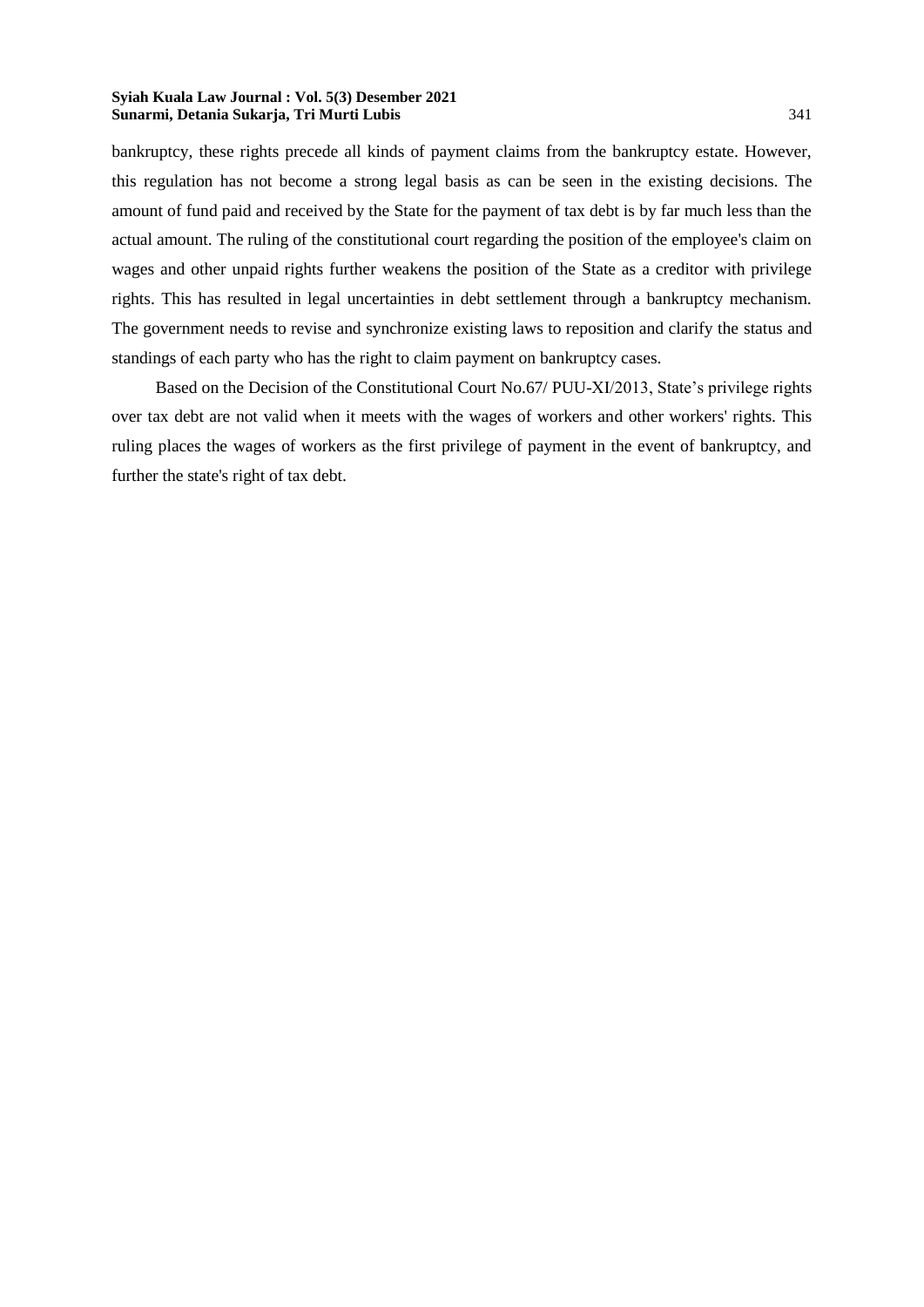## **BIBILIOGRAPHY**

- Adam Feibelman, "Federal Bankruptcy Law and State Sovereign Immunity", Texas Law Review 81, no. 6 (2003).
- Adegbemi Babatunde Onayoka and Ayooluwa Eunice Olotu, "Bankruptcy and Insolvency: An Exploration of Relevant Theories", International Journal of Economics and Financial Issues 7, no. 3 (2017).
- Agus Suharsono, "Harmonizing the Settlement of Authority dispute Between Government Institutions in Indonesian Tax Law," Jurnal Dinamika Hukum 19, no. 1 (2019).
- Aries Saputro, "Payment of Compensation for Officials Who Did Not Implement the Decision of the State Administrative Court," Yuridika 35, no. 2 (May 2020).
- Asmuni, Kurniawan and Eduardus Bayo, "Liabilites of the Director of the Regional Limited Liability Company (Perseroda) in The Corporate Bakruptcy According to Positive Law", International Journal of Multicultural and Multireligious Understanding 6, no. 3 (April 2019).
- Asrinanda and Yossi Diantimala, "The Effect of Tax Konwledge, Self Assesment System, and Tax Awareness on Taxpayer Compliance," International Journal of Academic Research in Business and Social Sciences 8, no. 10 (2018).
- Billy Ivan Tansuria, Pokok-Pokok Ketentuan Umum Perpajakan, (Yogyakarta: Graha Ilmu, 2010).
- Bryan A. Garner, Black's Law Dictionary (Texas: West Group, 2009).
- Elizabeth Warren, "Bankruptcy Policy", University of Chicago Law Review 54, no. 3 (Summer 1987).
- Elizabeth Warren, "Bankruptcy Policymaking in an Imperfect World," Michigan Law Review 92, no. 2 (1993).
- Elizabeth Warren, "The Untenable Case for Repeal of Chapter 11," Yale Law Journal 102, no. 2 (1992).
- Gary Sullivan, "A Fresh Start to Bankruptcy Exemptions," University of Alabama Legal Studies Research Paper, no. 3293094 (2018).
- Hadi Subhan, Hukum Kepailitan (Jakarta: Kencana, 2009).
- Haula Rosdiana and Rasin Tarigan, Perpajakan Teori dan Aplikasi (Jakarta: PT. Raja Grafindo Persada, 2005).
- Imran Nating, Peranan dan Tanggung Jawab Kurator dalam Pengurusan dan Pemberesan Harta Pailit, (Jakarta: Raja Grafindo Persada, 2005).
- J. Andy Harianto, Hukum Jaminan dan Kepailitan, (Surabaya: Laksbang Justia Surabaya, 2015).
- Jacob Ziegel, "Facts on the Ground and Reconciliation of Divergent Consumer Insolvency Philosophies," Theoretical Inquiries in Law 7 no. 2 (July 2006).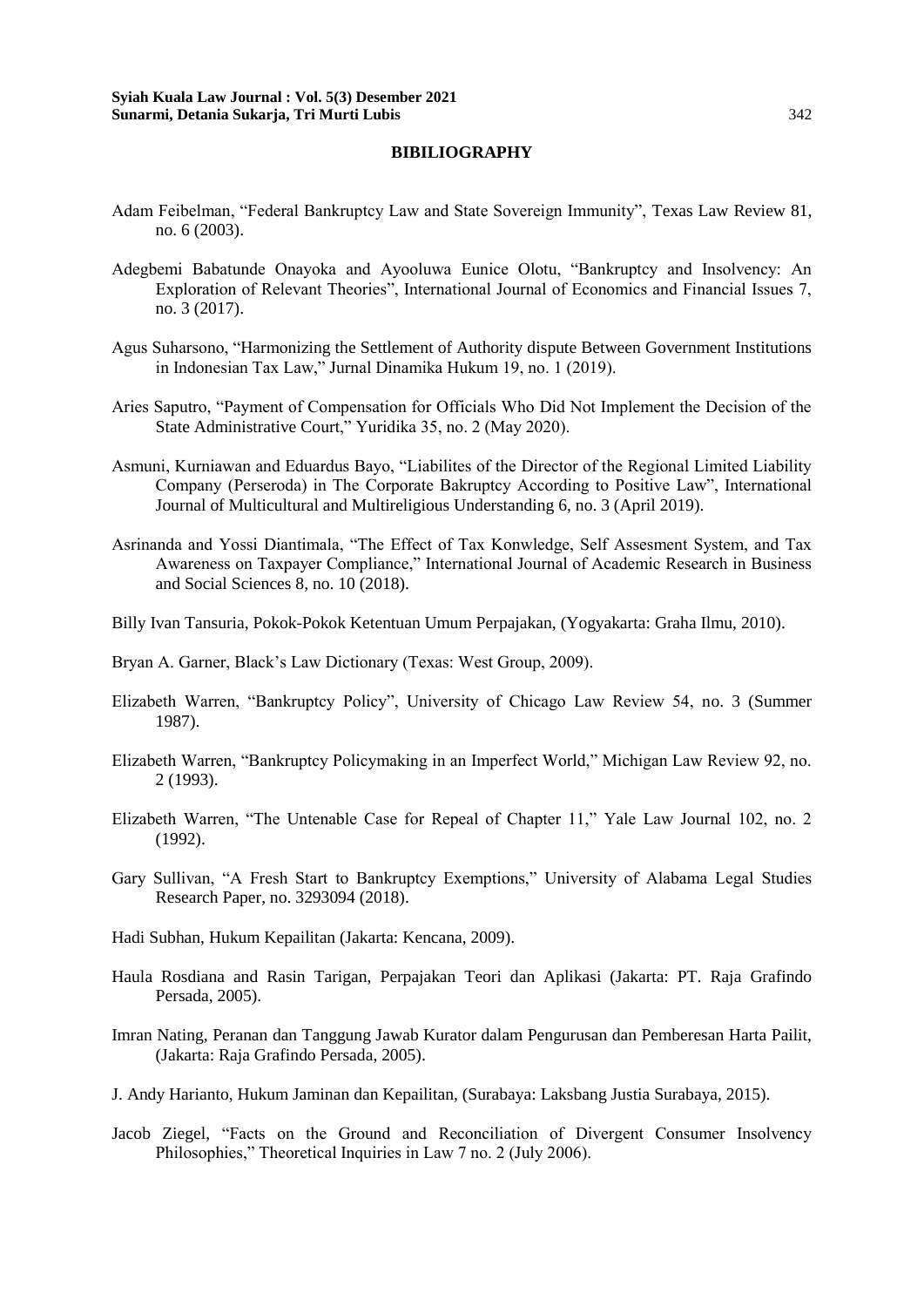Jerry Hoff, Indonesian Bankcrupcy Law, (Jakarta: Intermassa, 2001).

- John Duns and John Glover, "The Taxation Priority in Insolvency: An Australian Perspective," International Insolvency Review 14, no. 3 (2005).
- Justin H. Dion and Barbara Curatolo, "Bankruptcy Law-Rethinking The Discharge Of Late-Filed Taxes In Consumer Bankruptcy," Western New England Law Review 40, no. 2 (2018).
- Louis E Levinthal, "The Early History of Bankruptcy Law," University of Pennsylvania Law Review 66 no. 3(1918).
- Michelle M. Harner, "The Value of Soft Variables in Corporate Reorganizations," University of Illinois Law Review no. 25 (March 2015).
- Rahayu Hartini, "Payment of Tax Dues and Workers' Wages in Bankruptcy in Indonesia," International Conference on Education, Sports, Arts and Management (2018).
- Rilda Murniati and Desma Cahya Selvya, "Separatist Creditors vs Preferred Creditors Rights in the Bankruptcy Case Based on the Decision of Constitutional Court of 2013", Fiat Justisia 13 no.3, (September 2019).
- Saleh Albarashdi, Horace Yeung, "An Assessment of Various Theoretical Approaches to Bankruptcy Law" Journal of Arts and Social Sciences 9 no. 1 (2018).
- Sarah Paterson, "Rethinking Corporate Bankruptcy Theory in the Twenty-First Century,", Oxford Law Review no. 4 (December 2015).
- Sonyendah Retnaningsih and Isis Ikhwansyah, "Legal Status of Individual Bankrupt Debtors After Termination of Bankruptcy and Rehabilitation Under Indonesian Bankruptcy Law", Indonesia Law Review 7 no. 1 (January 2017).
- Sri Pudyatmoko, Pengantar Hukum Pajak (Yogyakarta: CV. Andi Offset, 2009).
- Sumyar, Dasar-Dasar Hukum Pajak dan Perpajak, (Yogyakarta: Universitas Atmajaya, 2014).
- Susanti Adi Nugroho, Hukum Kepailitan Di Indonesia: Dalam Teori dan Praktik Serta Penerapan Hukumnya, (Jakarta: Predamedia Group, 2018).
- Thomas H. Jackson and David A. Skeel Jr, "Bankruptcy and Economic Recovery" University of Pennsylvania Law School Institute for Law and Economics Research Paper, no.13-27 (July 2013).
- Thomas H. Jackson, "Avoiding Powers in Bankruptcy," (February 1984).
- Thomas H. Jackson, "Bankruptcy, Non-Bankruptcy Entitlements, and the Creditors' Bargain," Yale Law Journal 91 no. 5, (1982).
- Thomas H. Jackson, "Bankruptcy," Stanford Law Review 36, no. 5 (1990).
- Thomas H. Jackson, The Logic And Limits Of Bankruptcy Law (Cambridge: Harvard University Press, 1986).

Titik Tejaningsih, Perlindungan Hukum terhadap Kreditor Separatis, (Yogyakarta: UII Press, 2016).